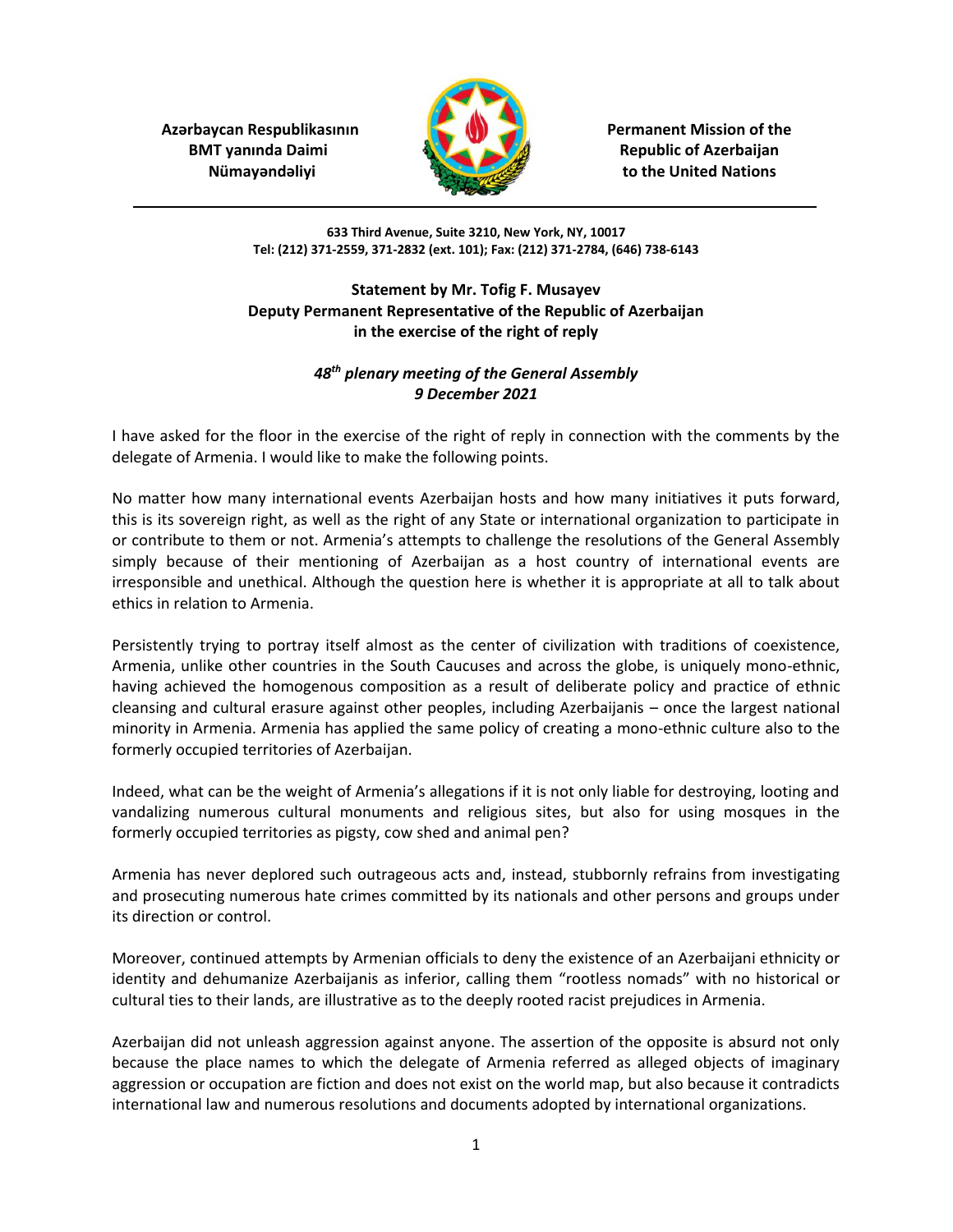Azerbaijan has seriously suffered from the aggression unleashed against it by Armenia in the early 1990s. A significant part of the sovereign territory of my country was seized and remained under occupation for nearly thirty years, in flagrant violation of international law and the relevant Security Council resolutions.

In response to Armenia's armed attacks last fall, Azerbaijan used a counter-force to protect its people and end the occupation of its territories, acting exclusively on its sovereign soil, in full conformity with the Charter of the United Nations and international law.

Azerbaijan's military actions were carried out in accordance with international humanitarian law. Suffice it to mention that the 44-day war resulted in more civilian casualties in Azerbaijani-populated settlements far outside the theatre of active hostilities than within it – in Armenian-populated areas.

We resolutely reject Armenia's allegations about the so-called anti-Armenian hatred and the destruction of the Armenian cultural heritage.

I would recommend the delegate of Armenia not to waste time for lecturing others about the principles, values and norms that his Government has consistently disregarded and opposed. The post-conflict realities pave the way for Armenia to release itself from mythology and racist prejudices. The compliance with international law and good-neighbourly relations are the main objectives to which Armenia should finally begin aspiring.